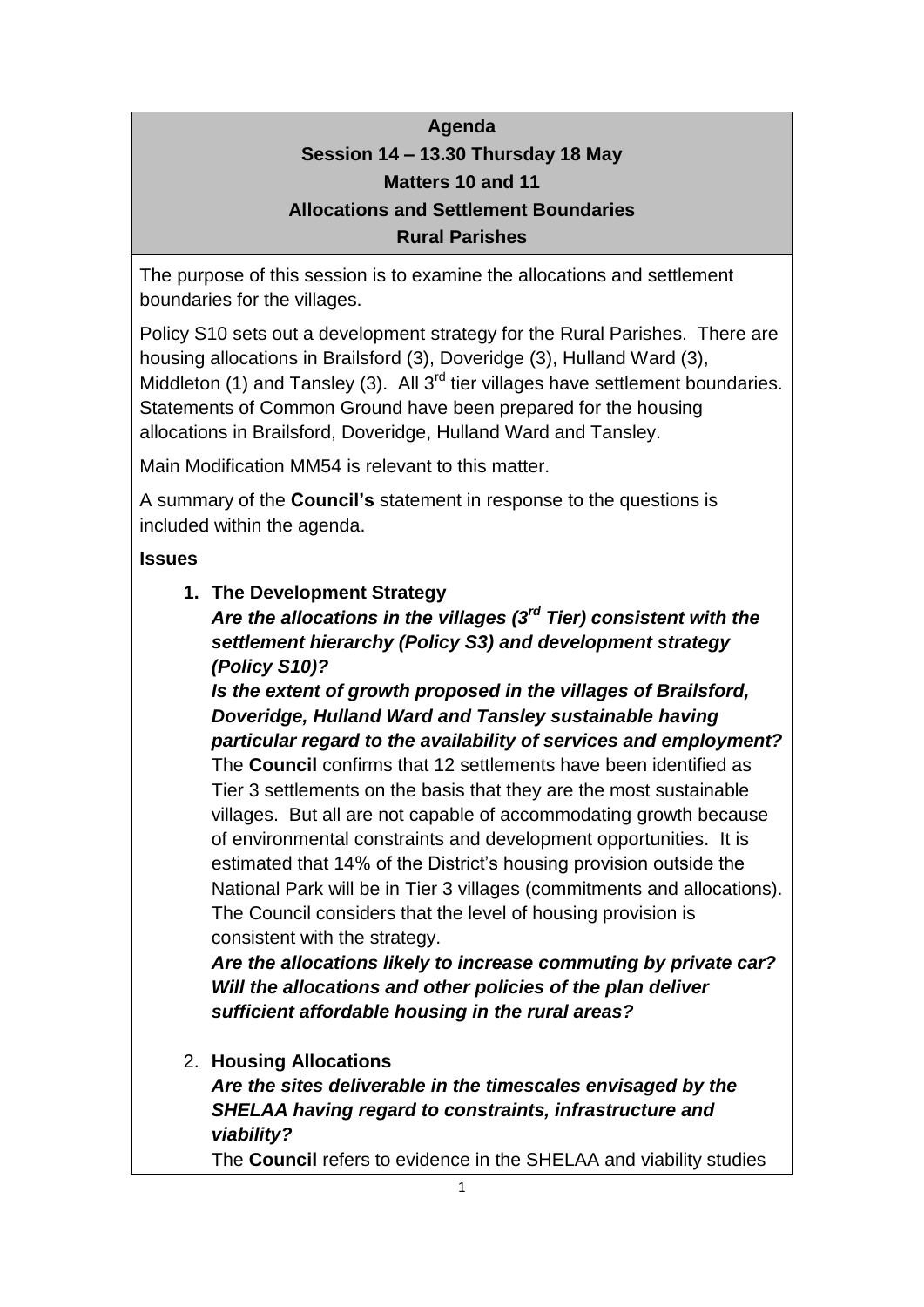to support delivery. The viability modelling includes an allowance for S106 costs, abnormal development costs and 20% developer profit. Deliverability is supported by the SOCGs.

The SOCG indicates that the site to the north of the A52 in Brailsford has a planning application pending (32 units). The SOCGs for land off Luke Lane, Brailsford (2 sites) indicates that planning permissions have been granted for 35 and 47 dwellings respectively.

For Doveridge the SOCGs for sites at Cavendish Cottage and Derby Road indicate planning permissions for 46 and 85 dwellings respectively.

In Hulland Ward planning permission for up to 48 dwellings was granted on appeal for the Wheeldon Way site in February 2016 (SOCG). Sites east of Ardennes and off the A517 have resolutions to grant planning permission for 18 and 33 dwellings respectively (SOCGs).

Sites in Tansley at Thatcher's Croft and Tansley House Gardens have planning permissions for 19 and 49 dwellings respectively.

#### 3. **Settlement Boundaries**

*Are the settlement boundaries of the 3rd tier villages justified?* The **Council** state that the boundaries are intended to reflect the extent of the settlement's existing and proposed built-up area using criteria set out in paragraph 4.23 of the LP.

*Are there any locations where the settlement boundaries could be amended without causing significant harm whilst increasing development opportunities? Examples referred to in representations include sites at Brailsford, Northwood, Cromford and Tansley.*

*What are the reasons for exclusion of a small area of garden land in the centre of Northwood from the settlement boundary?*

#### **4. Infrastructure**

#### *Will the infrastructure to support the scale of development proposed be provided in the right place and at the right time?*

The **Council** indicates that transport and education infrastructure will form the majority of essential projects to support the proposed growth.

Reference is made to the new primary school in Brailsford. Capacity exists at Doveridge Primary School to meet existing commitments but additional development will need to fund further school places.

Allocations in Hulland Ward and Tansley will require contributions to additional places in the relevant primary schools.

There is spare capacity in secondary schools in Ashbourne and